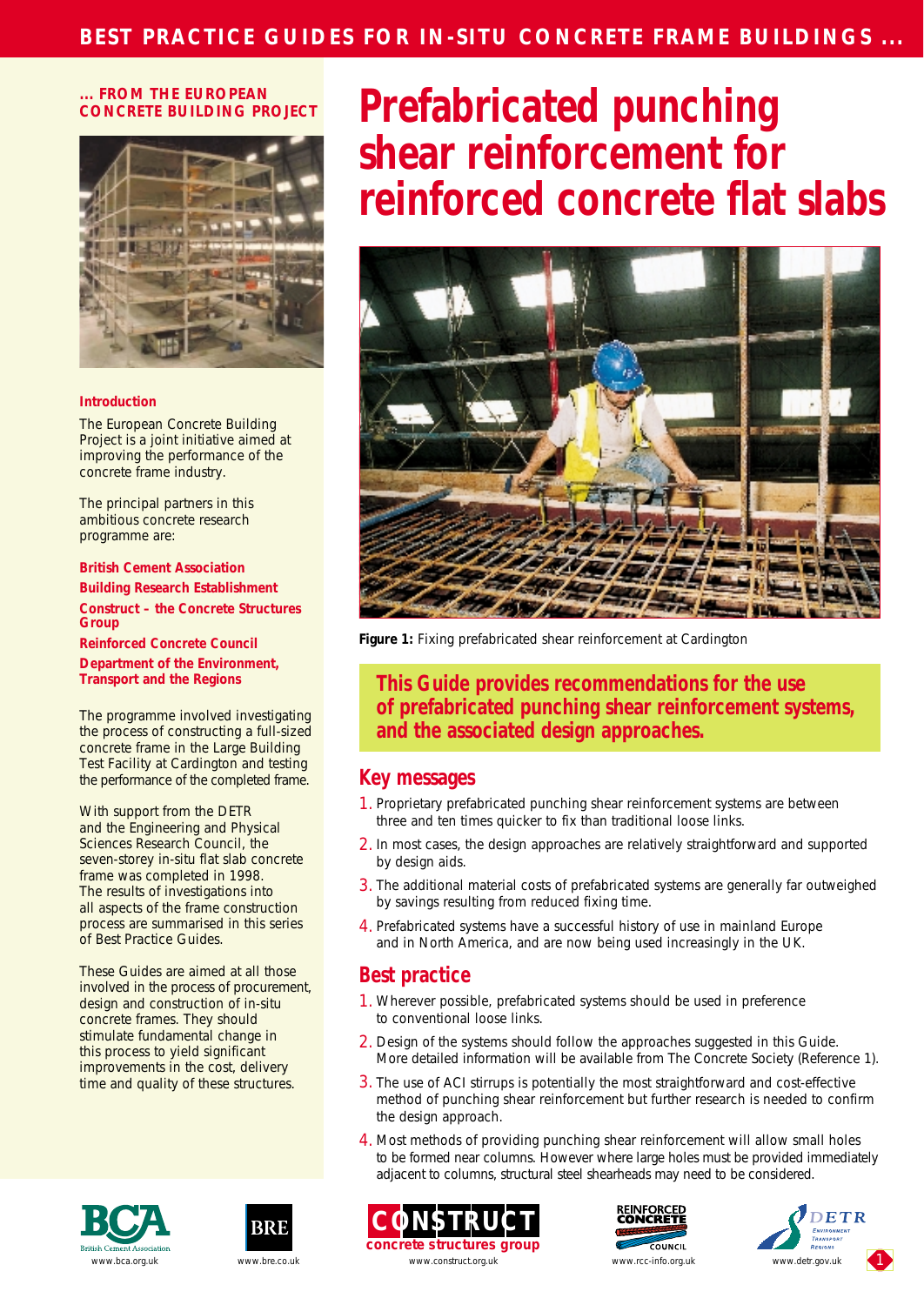# **Introduction**

The use of flat slab construction is popular because of the advantages it offers in speeding up the construction process. In a flat slab structure, column supports lead to punching shear stresses in the slab. The concrete will provide a certain level of shear resistance around the columns but this may need to be supplemented by punching shear reinforcement arranged on concentric perimeters.

Using traditional links for this is timeconsuming and expensive. However a range of alternative prefabricated punching shear reinforcing systems is now available and many of these were used on the in-situ concrete building at Cardington.

In most cases, fixing reinforcement is on the critical path for the completion of the structural frame, which means that there are considerable benefits to be gained by speeding up the process. The conclusion from the research at Cardington was that the time saved by using these alternative punching shear systems was so great as to make the savings almost always worthwhile.

The generic types of prefabricated punching shear reinforcement system are considered in this Guide. Although individual proprietary systems are mentioned by name, no particular product is endorsed. Further information on the design of these alternative shear reinforcement systems can be found in Reference 1.

# **Stud rails (1, 2, 3)**

Stud rails are prefabricated metal studs with a circular disc at either end placed in a line along a spacing bar. These bars are arranged radially from the centre of the column, usually at angles not exceeding 45°. The size of the studs and their spacing can be adjusted.

Two makes of stud rail were used at Cardington. The first, DEHA stud rails (Figure 2), had the spacing bar at the bottom and were fixed in position before placing the main reinforcement, although they can also be fixed from above. The second, known as AncoPLUS shear studs, were fixed from the top after all the main reinforcement had been positioned (see Figure 1). Other manufactured stud rail systems include the Halfen HDB-A system.



*Figure 2: Stud rails arranged radially around an edge column*



*Figure 3: ACI shear stirrups arrangement for an internal column. The top reinforcement is yet to be fixed*



*Figure 4: Shear ladders used for an internal column. The top reinforcement is yet to be fixed*



*Figure 5: Shear hoops arranged around an internal column*



*Figure 6: Structural steel shearhead allows the formation of openings immediately adjacent to an internal column*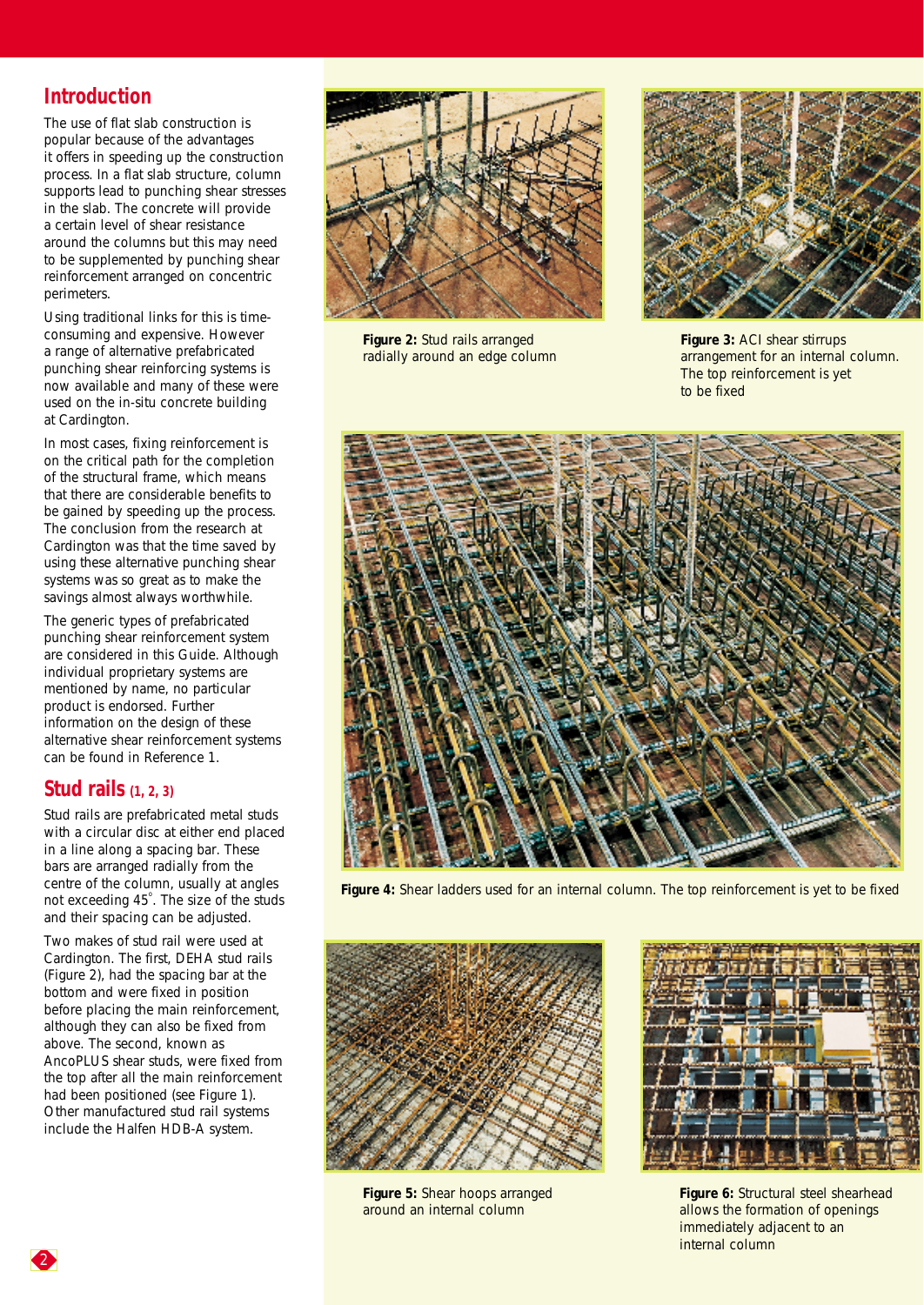#### Design approaches

Stud rail manufacturers generally provide an in-house design service, or at least a design manual, tables and/or software to assist designers not familiar with their use.

As with conventional shear reinforcement, the number, diameter and spacing of the studs are adjusted to give the required area of shear reinforcement within a given shear perimeter. The studs work through direct mechanical anchorage provided by their heads.

Using the same stud diameter throughout is generally the best option as the scope for placement errors is minimised. To ensure correct positioning of the studs, the ends of the spacing bars are fixed flush with the face of the column.

Many of the systems have been used in other parts of Europe where different design codes are generally used. Efforts have been made by the manufacturers to make available design approaches compatible with BS 8110 (Reference 2). This has not been particularly difficult, as the fundamental approach to the provision of punching shear reinforcement is the same in most design codes.

## **Overview**

- Stud rails have been used extensively and have been verified by testing in Canada and mainland Europe.
- They are easy to fix and provide minimum interference with main longitudinal reinforcement.
- They are now available in the UK from a range of suppliers who can assist with their detailed design.
- They have to be bought in prefabricated, so some extra lead-in time may be required.

# **ACI shear stirrups**

ACI (American Concrete Institute) shear stirrups (Figure 3) are arrangements of conventional reinforcement (straight bars and links) that form a **+**, **<sup>T</sup>** or **<sup>L</sup>** shape for an internal, edge or corner column respectively. The cages can be prefabricated on or off site. The fixing time of the completed stirrup assemblies, which can be positioned by hand, is negligible.

## Design approaches

These stirrups have been used mainly in the USA, and the principal design source is the American Building Design Code ACI 318 (Reference 3).

One benefit of ACI shear stirrups is that the reinforcement assembly passes through the column. Testing has shown that this increases the ductility of the connection and improves post-failure resistance.

Design of the assemblies effectively relies on the concrete to transfer shear forces within it to each of the arms. This may not be as effective as providing reinforcement on perimeters around the column and is a departure from the approach suggested in codes such as BS 8110 and EC2 (Reference 4). The design method is well documented but is underpinned by only limited test data.

Layering should not be critical in achieving effective anchorage of the shear reinforcement since the small diameter links are fully anchored around small diameter longitudinal bars, which can usually be arranged to be in the same layer as the main reinforcement.

## **Overview**

- ACI stirrups are cheap and easy to fix.
- There remain doubts about the validity of the design method with respect to UK and European codes, particularly where there are holes near to columns.
- Further research is needed to confirm the design approach.
- They may be easily prefabricated on site.

# **Shear ladders (4)**

Shear ladders are rows of traditional links fixed to lacer bars. They may be supplied as a proprietary system (as used at Cardington, Figure 4) or possibly prefabricated on site. Prefabrication enables rapid placement and good control of link spacing. ROM supplied the shear ladders used at Cardington.

## Design approaches

The area and spacing of the reinforcement in the vertical legs of ladders are determined by using conventional design approaches to punching shear, i.e. the links in ladders emulate traditional links. Effective anchorage of the shear links is assured by lacer bars at the same level as the main longitudinal reinforcement.

## **Overview**

- Shear ladders are simple to specify, design and use.
- They are much quicker to fix than loose links.
- They have the advantage of being almost a straight replacement for traditional shear links.
- The only real disadvantage is the congestion of reinforcement that may result from the requirement for the additional lacer bars.
- They may be bought in or prefabricated on site.

# **Shear hoops (5)**

Shear hoops (Figure 5) are fully prefabricated three-dimensional assemblies, with links arranged on perimeters from the face of the column. The spacing of the shear perimeters and the size of the links can be adjusted to meet design requirements. Shear hoops are available from BRC Special Products.

## Design approaches

As with shear ladders, shear hoops can be designed conventionally to produce bespoke prefabricated units to meet particular requirements. The manufacturers of the hoops provide an in-house design service; the design approach being based on the principles of BS 8110.

Some difficulty may be expected when using the system with prefabricated mats. The spacing of the links should be arranged to be compatible with that of the main bars in the mats. It is possible to move the shear hoops so that the links can be anchored around the lower top reinforcement, although there are some reports of shear hoops tangling while being moved.

## **Overview**

- Three-dimensional shear hoop assemblies with the links already set out on the required perimeters are superficially attractive, but their bulk and shape can make them cumbersome.
- Some difficulty may be experienced when they are used with prefabricated mats.
- They are available only as bought in prefabricated units, so some extra lead-in time may have to be allowed.